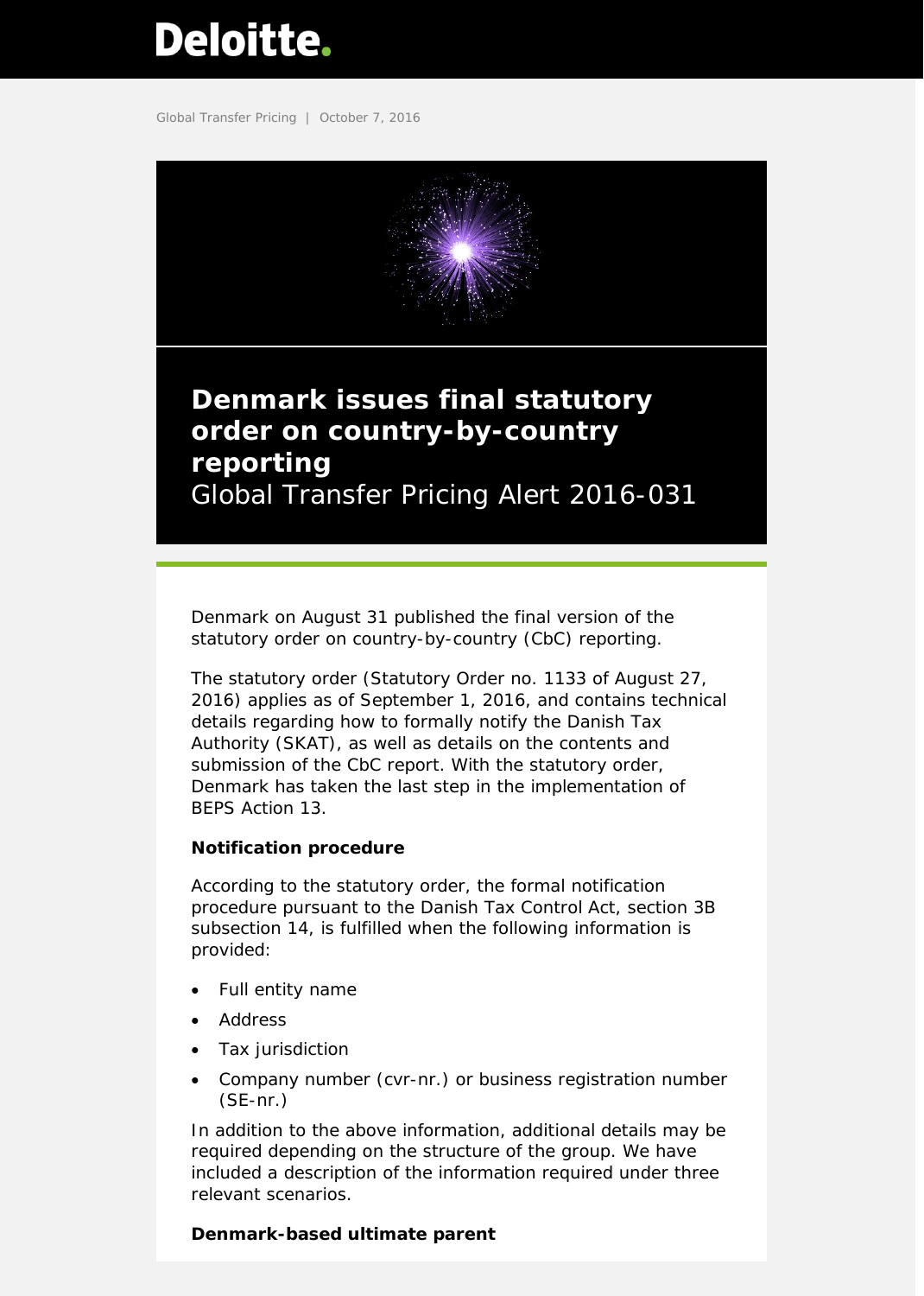Denmark-based ultimate parent companies subject to the Danish CbC requirements (Danish Tax Control Act section 3B subsection 10) are required to notify SKAT and include the aforementioned information.

#### *Foreign-based ultimate parent*

Denmark-based entities with a foreign ultimate parent that do not fall within the scope of the exemption in Danish Tax Control Act section 3B subsection 11, and therefore are obligated to file a CbC report, are required to notify SKAT. The notification must include the above information in addition to information on which Danish entity will submit the CbC report (if the group has multiple Danish entities).

#### *Foreign-based ultimate parent with appointed surrogate entity*

Denmark-based entities with a foreign ultimate parent that has appointed a surrogate entity to submit the CbC report (Danish Tax Control Act section 3B subsection 12) are required to notify SKAT. The above information for the surrogate entity must be included in the notification, in addition to information on which tax jurisdiction the surrogate entity is a tax resident of. If the surrogate entity has a tax identification number (TINnr.) this should be included as well.

#### *Deadline for notification*

The deadline for the notification to SKAT is the end of the income year that the CbC report covers. The notification must be communicated electronically to SKAT and follow the instructions provided by SKAT. Specific details from SKAT on the instructions are still outstanding, but are expected to be published during 2016. Until further guidance is provided, we expect that notifications through e-mail will be sufficient. SKAT accepts notifications written in Danish, English, Swedish, or Norwegian.

Going forward, entities previously subject to the Danish CbC reporting requirements are required to notify SKAT if in a later income year they fall outside the scope of the rules. The same deadlines would apply for this notification.

#### **Formal content of the CbC report**

The formal content requirements of the CbC report itself are aligned with BEPS Action 13 and should be interpreted in line with this report, as the Statutory Order directly refers to Annex III of the OECD's Guidance on Transfer Pricing Documentation and CbC Reporting.

#### **Limitation of accessibility of information for reporting purposes**

Compared to the draft statutory order, which was sent out for consultation in April 2016, one important amendment has been included in the statutory order.

According to section 4 subsection 5, Danish entities that do not fall within the scope of the exemption in Danish Tax Control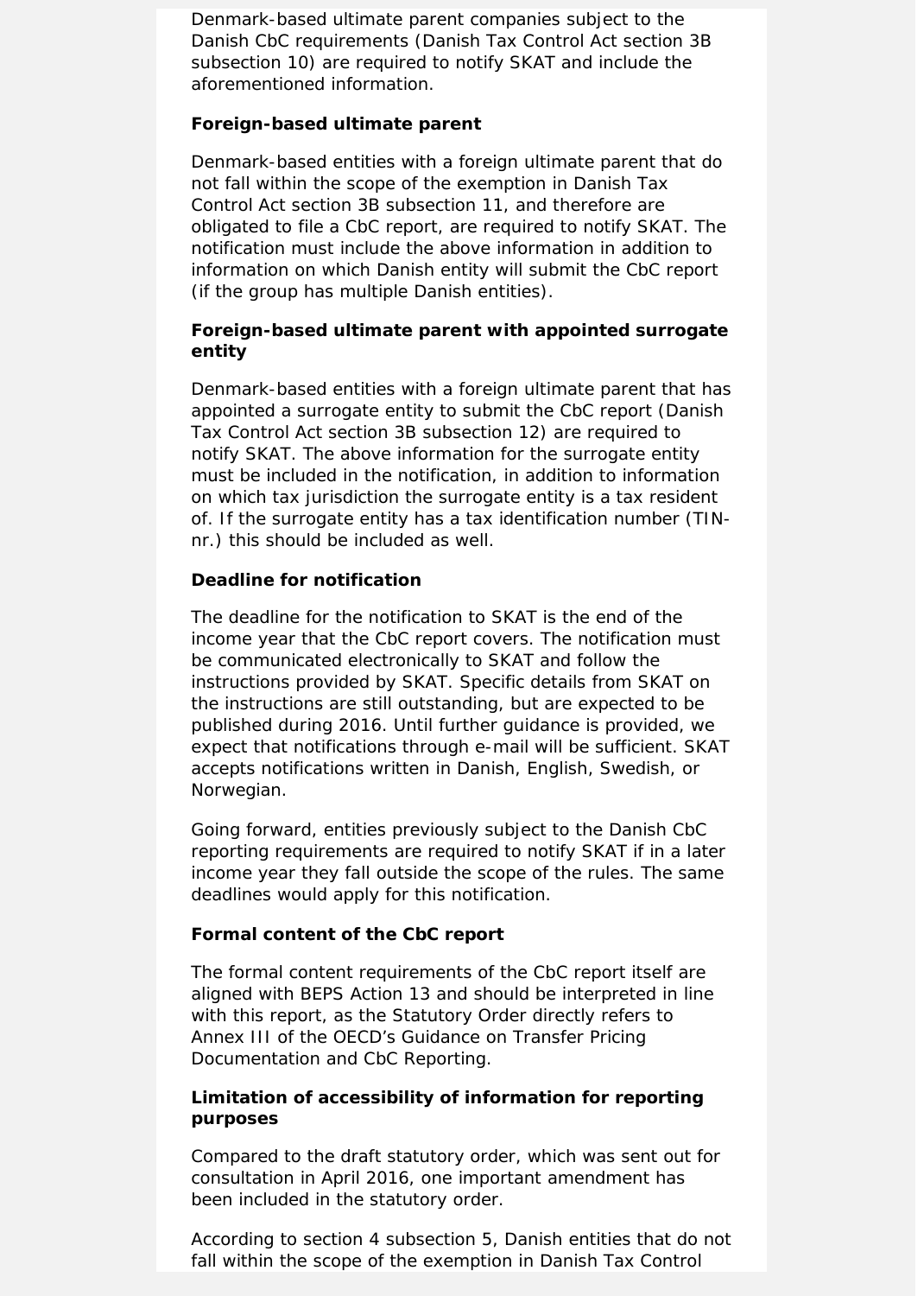Act section 3B subsection 11, and therefore are obligated to file a CbC report, are obligated to request all necessary information from their ultimate parent in order for the Danish entity to comply with the Danish CbC rules. However, if the ultimate parent fails to provide or make available the required information, the Danish entity is required to submit a CbC report that contains all the information the Danish entity is in possession of, and must notify SKAT that the ultimate parent has failed to provide or make available the required information.

Back to top

#### **Contacts**

 Asger Mosegaard Kelstrup (Copenhagen) Partner Deloitte Denmark [akelstrup@deloitte.dk](mailto:akelstrup@deloitte.dk)

Jonathan Bernsen (Copenhagen) Partner Deloitte Denmark [jbernsen@deloitte.dk](mailto:jbernsen@deloitte.dk)

Anja Svendgaard Dalgas (Aarhus) Partner Deloitte Denmark [adalgas@deloitte.dk](mailto:adalgas@deloitte.dk)

Kasper Toftemark (Copenhagen) Partner Deloitte Denmark [ktoftemark@deloitte.dk](mailto:ktoftemark@deloitte.dk)

Jesper Skovhus (Copenhagen) **Director** Deloitte Denmark [jskovhus@deloitte.dk](mailto:jskovhus@deloitte.dk)

#### Back to top

## **Useful links**

Resources

- [2016 Global Transfer Pricing Country Guide](https://www2.deloitte.com/us/en/pages/tax/articles/global-transfer-pricing-country-guide.html)
- [Arm's length standard](http://www2.deloitte.com/global/en/pages/tax/articles/arms-length-standard.html)
- [Transfer pricing alerts](http://www2.deloitte.com/global/en/pages/tax/articles/global-transfer-pricing-alerts.html)

Get Connected

• [Deloitte tax@hand](http://www2.deloitte.com/us/en/pages/tax/articles/deloitte-tax-at-hand-mobile-app.html)